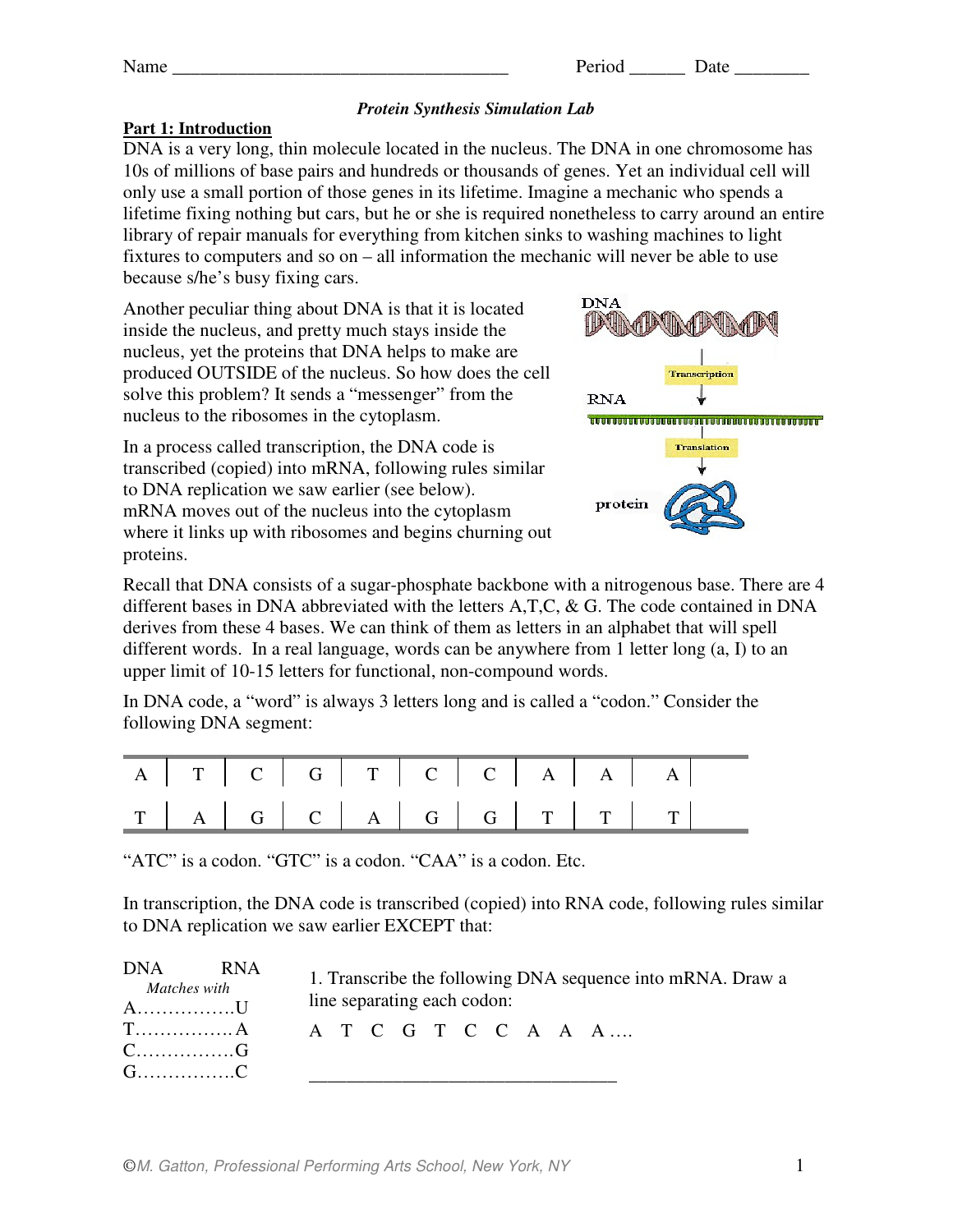2. Transcribe the following DNA sequence into mRNA. Draw a line separating each codon::

T A G C A G G T T T ….

\_\_\_\_\_\_\_\_\_\_\_\_\_\_\_\_\_\_\_\_\_\_\_\_\_\_\_\_\_\_\_\_\_

Each mRNA codon corresponds to an amino acid that is transported to the RNA/ribosome complex by another special nucleic acid called tRNA. "T" stands for transfer. The ribosome essentially "reads" the RNA code and facilitates the linking of appropriate amino acids to make proteins. Summary diagram:



**Activity**: There are 4 letters of the mRNA code: U-A-C-G. How many possible combinations are there? In other words, how many "words" can you make with those 4 letters if any combination of letters is possible but all "words" are only 3 letters long? Hint – start with a single letter, how many codons can be produced that start with, for example, the letter "A?" You can infer the rest. I'll get you started…

| AAA<br>AAC<br>AAU<br>AAG |  |  |  |
|--------------------------|--|--|--|
|                          |  |  |  |
|                          |  |  |  |
|                          |  |  |  |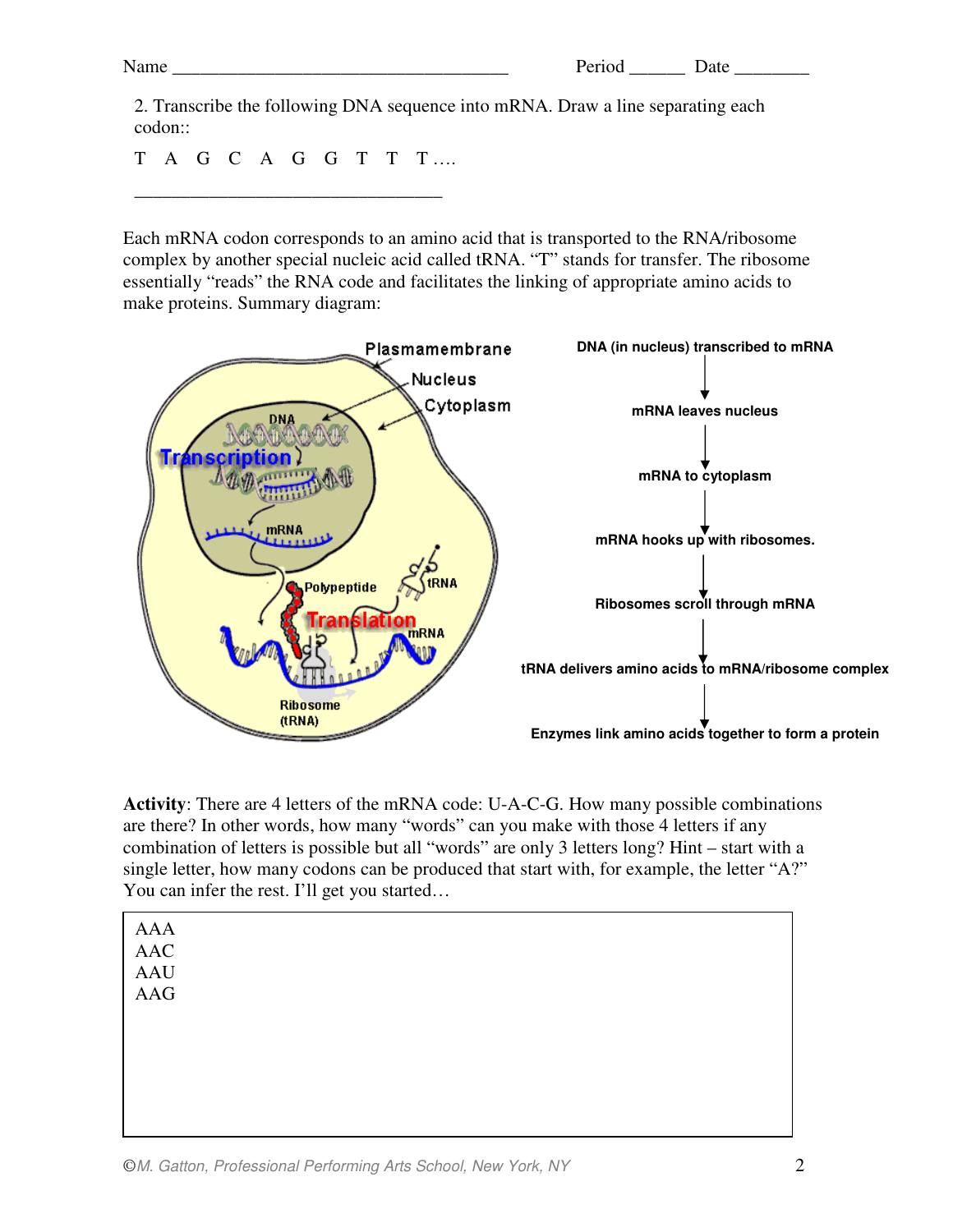## **Part 2: Questions**

1. At this point, you should have figured out that there are \_\_\_\_\_ possible codons using 4 letters with 3 letters per codon in any order. However, there are only 20 amino acids, and each codon "codes" for one amino acid – so what does this mean?

\_\_\_\_\_\_\_\_\_\_\_\_\_\_\_\_\_\_\_\_\_\_\_\_\_\_\_\_\_\_\_\_\_\_\_\_\_\_\_\_\_\_\_\_\_\_\_\_\_\_\_\_\_\_\_\_\_\_\_\_\_\_\_\_\_\_\_\_\_\_\_\_\_\_\_

The table below shows which amino acid corresponds with which codons.



Each amino acid is matched with one or more 3-letter "words." The **words** are analogous to an amino acid. When the words are put together they make a sentence. The **sentence** is analogous to a protein. So, let's break the following code.

10. Given the following DNA code, how would this segment be transcribed into mRNA?

T A C C C G A T A C T C C C T T C A A T T

\_\_\_\_\_\_\_\_\_\_\_\_\_\_\_\_\_\_\_\_\_\_\_\_\_\_\_\_\_\_\_\_\_\_\_\_\_\_\_\_\_\_\_\_\_\_\_\_

11. Give the 3-letter abbreviation (*see p. 4*) for the amino acids coded for in that sequence:

\_\_\_\_\_\_\_\_\_\_\_\_\_\_\_\_\_\_\_\_\_\_\_\_\_\_\_\_\_\_\_\_\_\_\_\_\_\_\_\_\_\_\_\_\_\_\_\_\_\_\_\_\_\_\_\_\_\_\_\_\_\_\_\_\_\_\_\_\_\_\_\_\_\_\_

\_\_\_\_\_\_\_\_\_\_\_\_\_\_\_\_\_\_\_\_\_\_\_\_\_\_\_\_\_\_\_\_\_\_\_\_\_\_\_\_\_\_\_\_\_\_\_\_\_\_\_\_\_\_\_\_\_\_\_\_\_\_\_\_\_\_\_\_\_\_\_\_\_\_\_

12. What is the silly little sentence that this codes for (*see p. 4*)?